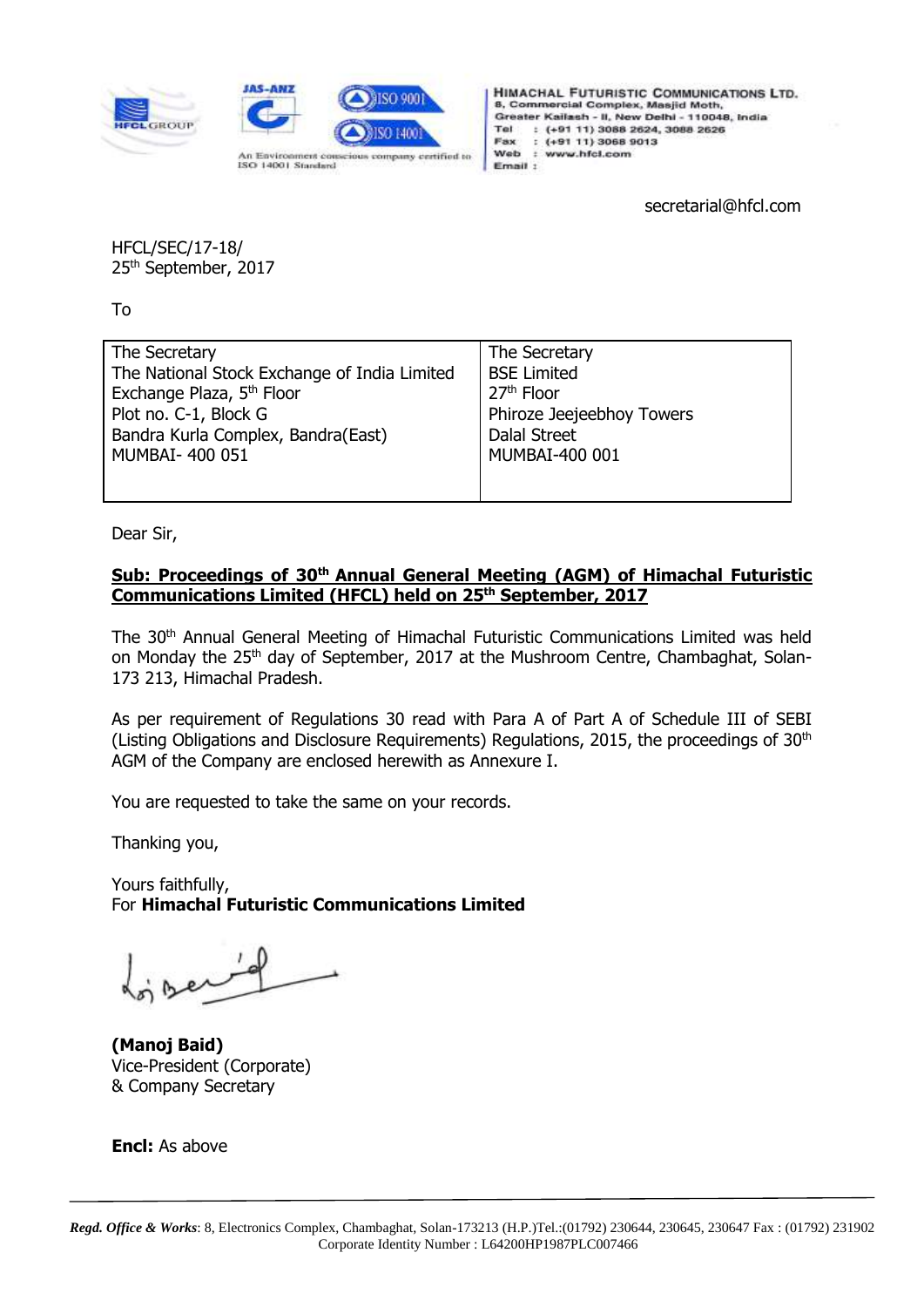



**HIMACHAL FUTURISTIC COMMUNICATIONS LTD.** 8, Commercial Complex, Masjid Moth, Greater Kailash - II, New Delhi - 110048, India Tel : (+91 11) 3088 2624, 3088 2626 Fax  $: (+9111)30689013$ Web : www.hfcl.com Email :

## **Annexure - I**

## **PROCEEDINGS OF THE 30TH ANNUAL GENERAL MEETING OF THE MEMBERS OF HIMACHAL FUTURISTIC COMMUNICATIONS LIMITED HELD ON MONDAY, THE 25TH DAY OF SEPTEMBER, 2017 at 11:00 A.M.**

The 30th Annual General Meeting (AGM) of the Shareholders of Himachal Futuristic Communications Limited (HFCL) was held on Monday, the 25th day of September, 2017 at 11:00 A.M. at the Mushroom Centre, Chambaghat, Solan-173 213, Himachal Pradesh. Shri Manoj Baid, Vice-President (Corporate) & Company Secretary welcomed the Shareholders and introduced Board Members and senior management persons present at the meeting. Shri Manoj Baid further confirmed the presence of Statutory Auditors and their representative and Shri Baldev Singh Kashtwal, Secretarial Auditor of the Company.

Shri M P Shukla, Chairman of the Company who is the Chairman of the Audit Committee, Stakeholders Relationship Committee and a Member of Nomination, Remuneration and Compensation Committee presided over the meeting. The Chairman informed that Shri Arvind Kharabanda, Non-Executive Director of the Company being member of the Audit Committee, Stakeholders Relationship Committee and Smt. Bela Banerjee, an Independent Director of the Company being Chairman of the Nomination, Remuneration and Compensation Committee and member of the Audit Committee were also present in the Meeting. The Chairman also informed that Shri Mahendra Nahata, Managing Director could not be present at the meeting due to his ill health. He further informed that Dr. R M Kastia and Shri Rajiv Sharma, Director could not attend the meeting due to their personal exigencies. Shri Manoj Baid, Vice-President (Corporate) & Company Secretary announced the number of members present in person, proxies and corporate authorisations represented by their respective authorised representatives and that the requisite quorum was present. The Chairman therefore, called the Meeting to order. The Chairman then delivered his speech.

At the instructions of the Chairman, the Company Secretary read the qualifications mentioned in the independent Auditor's Report on the Consolidated Audited Financial Statements, pursuant to Section 145 of the Companies Act, 2013. He then explained the remote e-Voting process and the Ballot voting process made available at the AGM venue. He also stated that the Company had provided an option to the Shareholders for voting through electronic mode viz. remote e-Voting which remained open from 22<sup>nd</sup> September, 2017 (09:00 A.M.) to 24th September, 2017 (05:00 P.M.).

The agenda items placed before the Shareholders for approval as per the Notice of the meeting were then summarized by the Company Secretary. Subsequently, the Chairman ordered voting through ballots. The following businesses were transacted at the meeting by voting through ballots:

doisend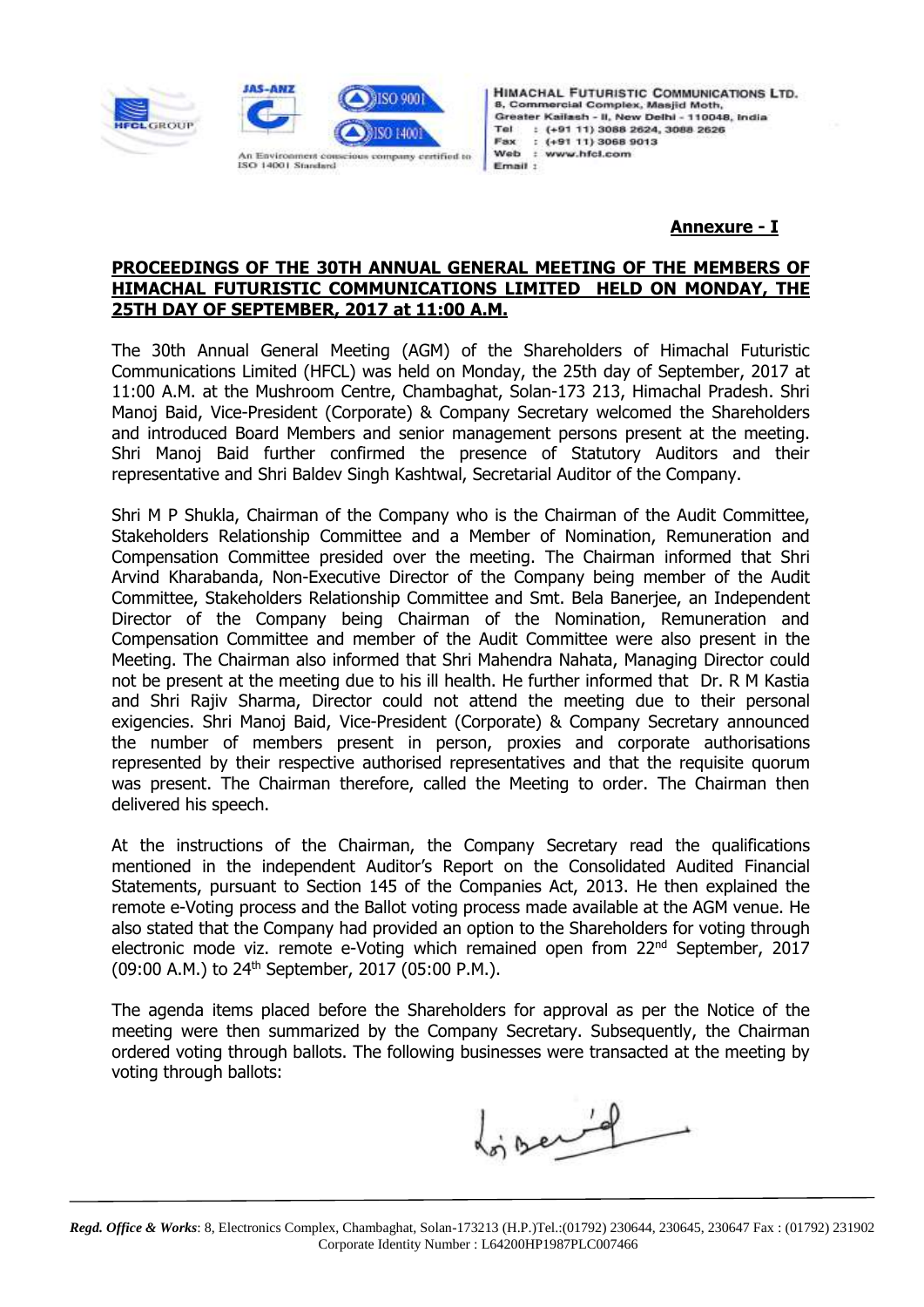



HIMACHAL FUTURISTIC COMMUNICATIONS LTD.<br>8, Commercial Complex, Masjid Moth, Greater Kailash - II, New Delhi - 110048, India Tel : (+91 11) 3088 2624, 3088 2626 Fax : (+91 11) 3068 9013 Web : www.hfcl.com Email :

| <b>Item</b>                     | <b>Particulars</b>                                                   | <b>Resolution</b> |
|---------------------------------|----------------------------------------------------------------------|-------------------|
| No.<br><b>ORDINARY BUSINESS</b> |                                                                      |                   |
| 1                               | Receive, consider and adopt:                                         | Ordinary          |
|                                 | a) Audited Financial Statements of the Company for the financial     |                   |
|                                 | year ended 31 <sup>st</sup> March, 2017, the Reports of the Board of |                   |
|                                 | Directors' and Auditors' thereon                                     |                   |
|                                 | b) Audited Consolidated Financial Statements of the Company for      |                   |
|                                 | the financial year ended $31st$ March, 2017 and Auditors' Report     |                   |
|                                 | thereon                                                              |                   |
| $\overline{2}$                  | Confirmation of Dividend on 6.50% Cumulative Redeemable              | Ordinary          |
|                                 | Preference Shares                                                    |                   |
| 3                               | Re-appointment of Shri Arvind Kharabanda (DIN:00052270), as a        | Ordinary          |
|                                 | Director of the Company, who retires by rotation and being eligible  |                   |
|                                 | offers himself for re-appointment                                    |                   |
| $\overline{4}$                  | Appointment of S. Bhandari and Co., Chartered Accountants (Firm      | Ordinary          |
|                                 | registration number 000560C) and Oswal Sunil & Company,              |                   |
|                                 | Chartered Accountants (Firm registration number 016520N) as the      |                   |
|                                 | statutory auditors of the Company for period of five year for the    |                   |
|                                 | financial year 2017-18 to 2021-2022 and to fix their remuneration    |                   |
| <b>SPECIAL BUSINESS</b>         |                                                                      |                   |
| 5                               | Approval for increase in remuneration of Shri Mahendra Nahata        | Special           |
|                                 | (DIN:00052898), Managing Director of the Company                     |                   |
| 6                               | Approval for HFCL Employees' Long Term Incentive Plan-2017 and       | Special           |
|                                 | its implementation through trust                                     |                   |
| $\overline{7}$                  | Approval for extending benefits of HFCL Employees' Long Term         | Special           |
|                                 | Incentive Plan 2017 to the employees of subsidiary companies         |                   |
| 8                               | Approval for authorizing to HFCL Employees Trust to subscribe,       | Special           |
|                                 | acquire, hold, transfer Shares under the HFCL Employees' Long        |                   |
|                                 | Term Incentive Plan-2017                                             |                   |
| 9                               | Approval for granting loans to HFCL Employees Trust for              | Special           |
|                                 | subscription of HFCL shares under HFCL Employees' Long Term          |                   |
|                                 | Incentive Plan-2017                                                  |                   |
| 10                              | Approval of issue of Convertible Warrants on preferential basis      | Special           |

The Chairman invited comments and questions from the members. Queries raised by the members with respect to capacity utilization of plants, commencement of new proposed plant at Hyderabad, competitors, EBIDTA margins, the future business, performance of the Company, etc., were clarified/answered by the Chairman/CFO to the satisfaction of the Shareholders present at the Meeting.

for server